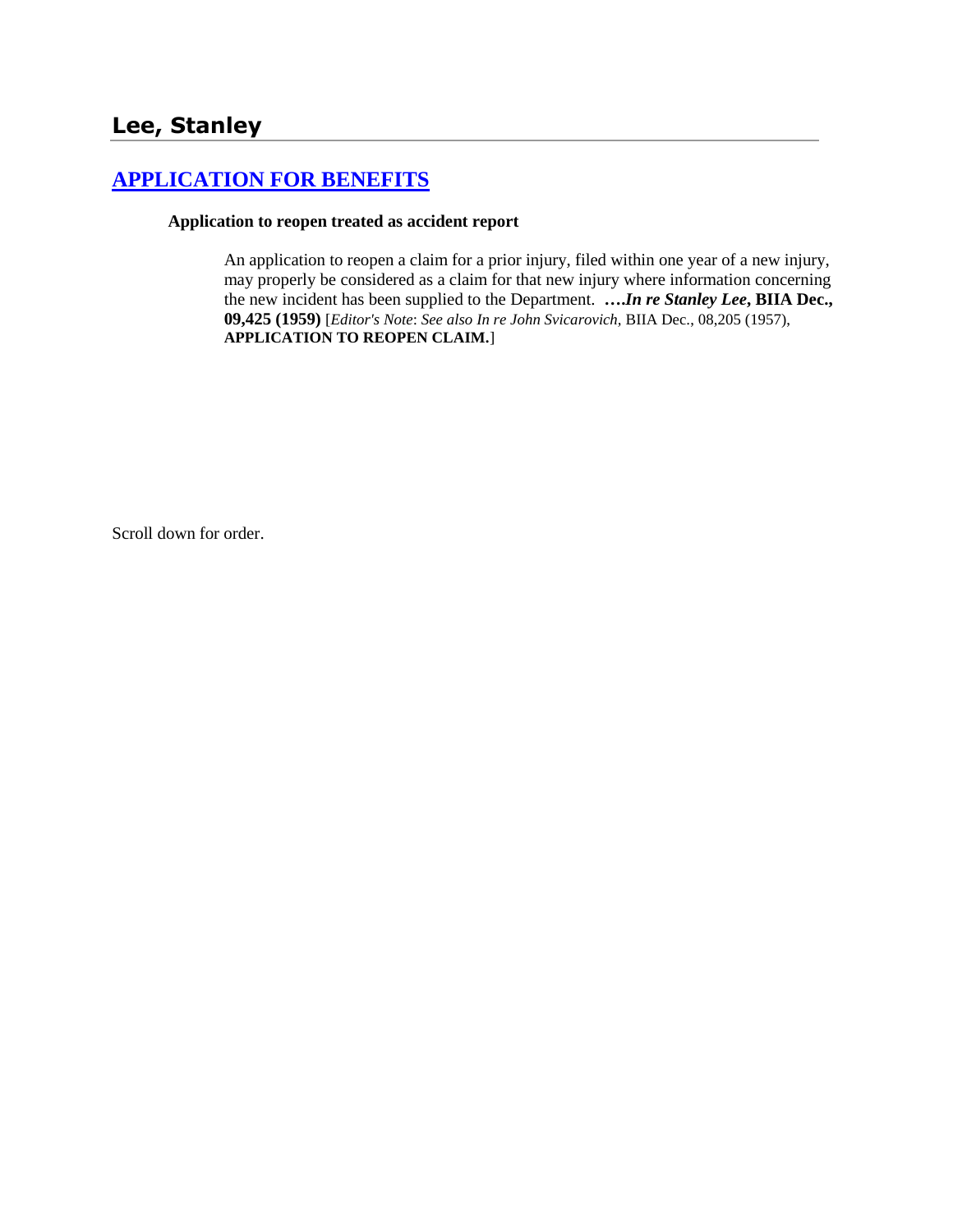### **BEFORE THE BOARD OF INDUSTRIAL INSURANCE APPEALS STATE OF WASHINGTON**

**)**

**IN RE: STANLEY LEE ) DOCKET NO. 9425**

**CLAIM NO. C-189871 ) DECISION AND ORDER**

APPEARANCES:

Claimant, Stanley Lee, by Walthew, Warner & Keefe, per R. H. Thompson, Charles F. Warner, and Thomas P. Keefe

Employer, Weyerhaeuser Timber Company, by Huntington and Huntington, per Lester Huntington, and E. A. Roles, Safety Engineer

Department of Labor and Industries, The Attorney General, per James E. Nelson, Assistant

Appeal filed by the employer, Weyerhaeuser Timber Company, on November 27, 1957, from an order of the supervisor of industrial insurance dated October 2, 1957, reopening this claim for authorized treatment and action as indicated. **REVERSED AND REMANDED**.

# **DECISION**

The claimant, Stanley Lee, sustained an industrial injury to his back in the course of his employment with the Weyerhaeuser Timber Company on October 7, 1954. The claim was allowed, medical treatment provided, time-loss compensation paid, and on March 15, 1956, the claim was closed with a permanent partial disability award of 30% of the maximum allowable for unspecified disabilities. On March 26, 1956, the claimant appealed to this board from the closing order and on September 10, 1956, the board entered an order dismissing the appeal. On August 16, 1957, the claimant applied to reopen his claim for aggravation and on October 2, 1957, the supervisor of industrial insurance entered an order reopening the claim for further treatment and action as indicated.

It is undisputed in this case that the claimant suffered an acute exacerbation of his back condition which required medical treatment while he was engaged in falling a tree with a power saw On August 7, 1957, in the course of his employment with one Vincent Aiken, and the only issue presented by this appeal is whether this was a spontaneous exacerbation attributable to his 1954 injury while working for the Weyerhaeuser Timber Company or whether the acute condition which necessitated further medical treatment on August 7, 1957, was due to a new injury on that date. In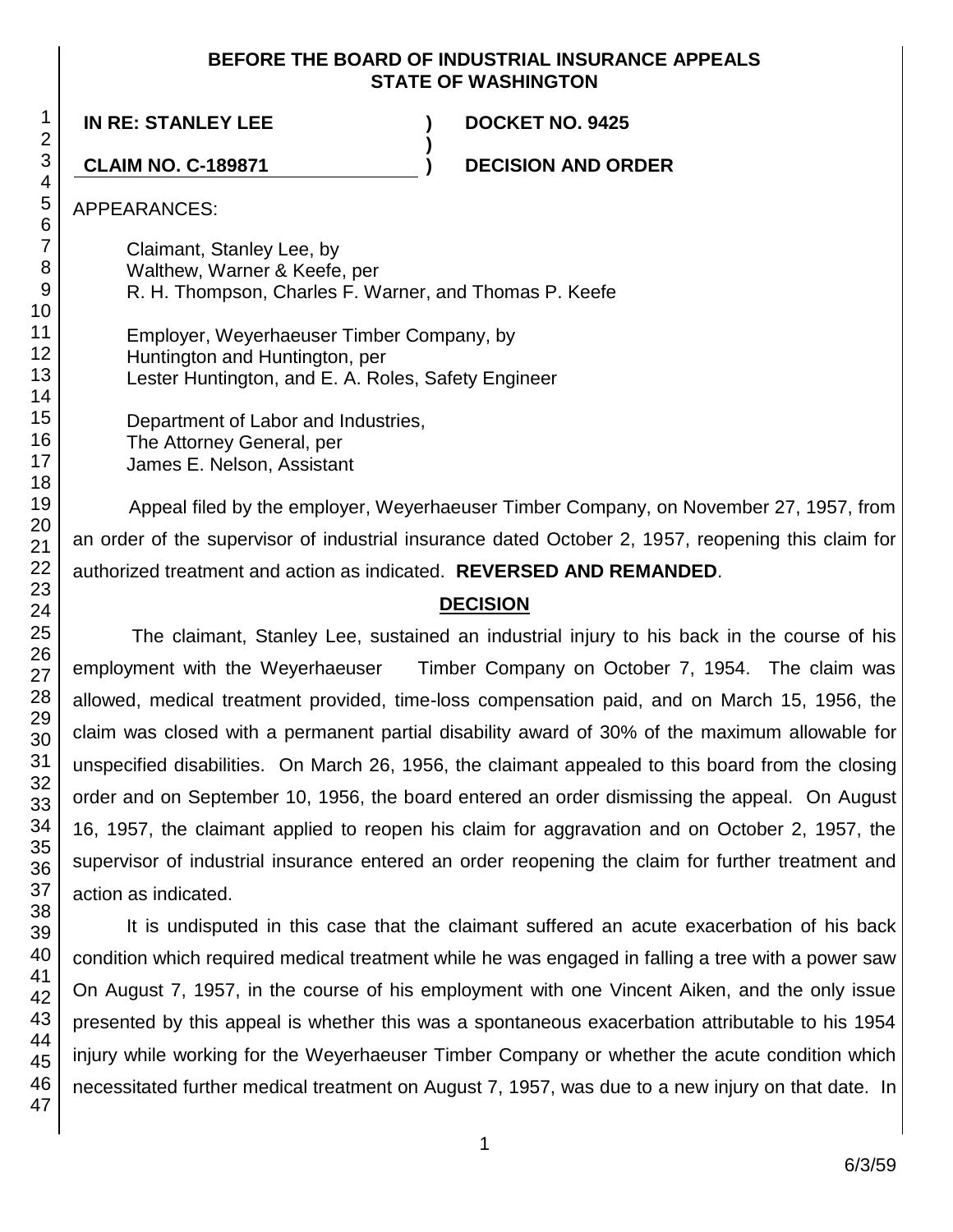other words, the claimant's right to additional relief under the act, either on the theory of aggravation due to his 1954 injury or an aggravation resulting from a new industrial injury, is definitely established by the testimony in the record and the real dispute involved, if any, is between two employers, one of whom, unfortunately, is not a party to these proceedings. The claimant, however, rested his case on the theory that the aggravation of his condition occurring on August 7, 1957, was attributable to his 1954 injury while working for the Weyerhaeuser Timber Company and this issue, therefore, must be determined from the record before us.

The claimant described his 1954 injury as follows:

"A Well, as I recall it was around 10:00 or 10:30 in the morning and this particular instance I ran out on the log to take the tongs off, and when you reach the part where you go down there, you have to either catch onto something or go on down without any warning whatsoever. Something just tore loose in the small of my back and there I was."

The medical evidence in the record establishes that the claimant has a congenital low back defect known as a spondylolisthesis which made his back "more prone to be injured than someone else's back perhaps which is considered normal," and that he should not have engaged in heavy work. However, the record also indicates that the claimant had worked in the woods since he was sixteen years old and had never had any back difficulties prior to his injury on October 7, 1954. He did not return to work following that injury until sometime in August, 1956, when he worked for several weeks driving a logging truck. Thereafter, in October, 1956, he started to work for Vincent Aiken "making shakes and boards," which, he stated, "consists of hard work." Although the claimant had some back pain during this period, he worked regularly and apparently had no serious difficulty until August 7, 1956, when "My back went haywire in the same place."

He explained what occurred at that time as follows:

"A I was falling a tree and on one side it was too far up to reach and on the other I was bent over in a forward position. When I went to straighten up, the pain was so great I felt the pain and let out a bellow and there I was. I couldn't straighten up again."

Following this incident he was taken by ambulance to Portland where he came under the care of Dr. Harley B. Hiestand, an orthopedic surgeon.

Dr. Hiestand, who was called as a witness by the claimant, had previously examined the claimant on December 28, 1955, in connection with his 1954 injury and he filled out the application

1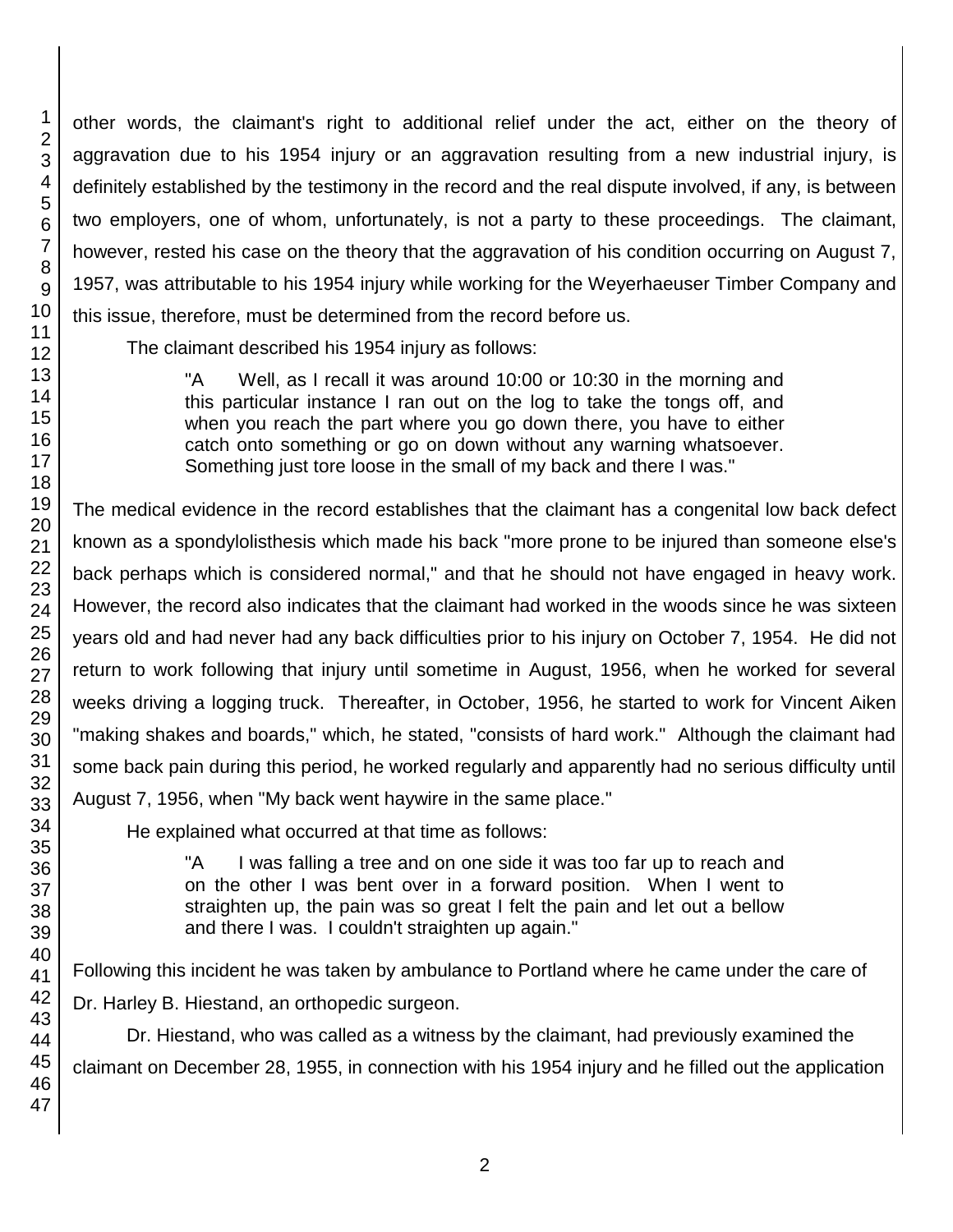to reopen the claimant's claim based on that injury, which was filed on August 16, 1957. In this connection, the doctor stated:

> "A He gave a history of having had episodes of recurring pain and stiffness in the low back and I felt that he had another acute exacerbation of what he described, this was probably the worst he had had, and that is essentially an acute exacerbation of a chronic low back disability."

Although Dr. Hiestand originally expressed the opinion that the condition which he observed in August, 1957, was a direct result of the claimant's injury on October 7, 1954, "based on the history given," it was developed on cross examination that he had not received a history of the incident occurring on August 7, 1957, and, when asked to assume the circumstances surrounding that incident as testified to by the claimant, Dr. Hiestand stated "I think if he had no pain at the time and this occurred immediately following the incident, it would in my opinion probably be the cause." When further asked to assume that the claimant had some back pain prior to the incident on August 7, 1957, but that he suffered the severe acute pain as testified to by the claimant at that time, Dr. Hiestand expressed the opinion that the incident on August 7, 1957, was a "contributing factor" to the condition which he treated.

Dr. Edward Davis, a neurosurgeon, who had examined the claimant on June 11, 1956, and again on September 18, 1957, also testified when called as a witness by the claimant, that the claimant "apparently had an aggravation of his back complaints since I had seen him previously" and that "I thought that this whole thing dated back to his initial injury" in October, 1954. However, on cross examination with reference to the effect of the incident on August 7, 1957, Dr. Davis testified that "Certainly, whatever happened at that time exacerbated his pain." Dr. Davis also stated that his examination disclosed no true neurological findings and that the claimant's difficulties were all within the field of orthopedics and that "I may have been overstepping my bounds" in stating in a letter to the Department that "I thought he had suffered an aggravation of his low back complaints."

The board is convinced after a study of the record in this case that the claimant's low back disability resulting from his 1954 injury was aggravated by the incident occurring in the course of his employment while falling a tree on August 7, 1957. If this case had come to the board on an appeal from an order rejecting a claim based on the August 7, 1957, incident, the board, on the evidence in the present record, would have had to allow the claim in view of the decision of our supreme court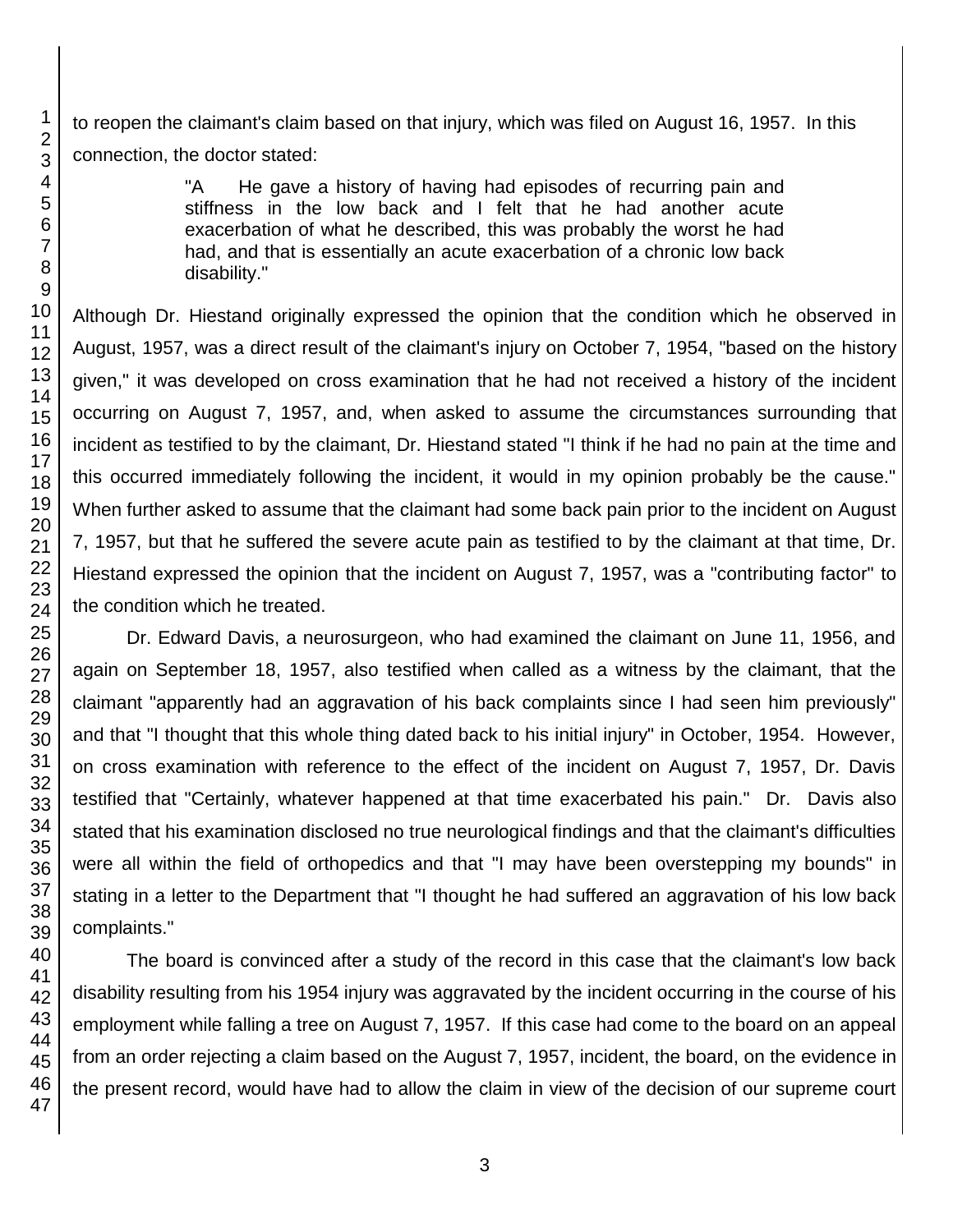in the case of Dayton v. Department of Labor and Industries, 45 Wn. (2d) 797, and similar cases. In order to sustain the supervisor's order from which this appeal was taken, the board would have to find that the claimant did not sustain a new injury on August 7, 1957, and that he suffered a spontaneous exacerbation of his low back condition due entirely to his 1954 injury. This we cannot do on the record before us.

Although more than a year has now elapsed since the claimant's injury on August 7, 1957, it appears to the board, in light of the decisions of our supreme court in the cases of Nelson v. Department of Labor and Industries, 9 Wn. (2d) 621, Kralevich v. Department of Labor and Industries, 23 Wn. (2d) 640, and Georgia Pacific Plywood Company v. Department of Labor and Industries, 47 Wn. (2d) 893, that the department may properly consider the application which the claimant filed to reopen his claim based on his 1954 injury, as a claim for a new injury, particularly if it was supplemented by information received by the department concerning the incident on August 7, 1957, prior to one year from that date. In the board's opinion, therefore, this claim should be remanded to the department of labor and industries with direction to set aside its order of October 2, 1957, and to determine whether or not the claimant's application to reopen this claim ate action in connection therewith.

# **FINDINGS**

In view of the foregoing, and after reviewing the entire record herein, the board finds as

- follows:
	- 1. The claimant, Stanley Lee, sustained an industrial injury to his back in the course of his employment with the Weyerhaeuser Timber Company on October 7, 1954. His claim based on this injury was allowed, medical treatment provided, time-loss compensation paid, and on March 15, 1956, the supervisor of industrial insurance issued an order closing the claim with a permanent partial disability award of 30% of the maximum allowable for unspecified disabilities. On March 26, 1956, the claimant appealed to this board from the closing order and on September 10, 1956, the board issued an order dismissing the appeal. On August 16, 1957, the claimant filed an application to reopen his claim for aggravation of his condition, and on October 2, 1957, the supervisor issued an order reopening the claim for further treatment and action as indicated. The employer, Weyerhaeuser Timber Company, filed an appeal from the last-mentioned order to this board on November 27, 1957.
	- 2. While bent forward in an awkward position falling a tree with a power saw in the course of his employment with Vincent Aiken on August 7, 1957, the claimant suffered a sudden severe back pain when he